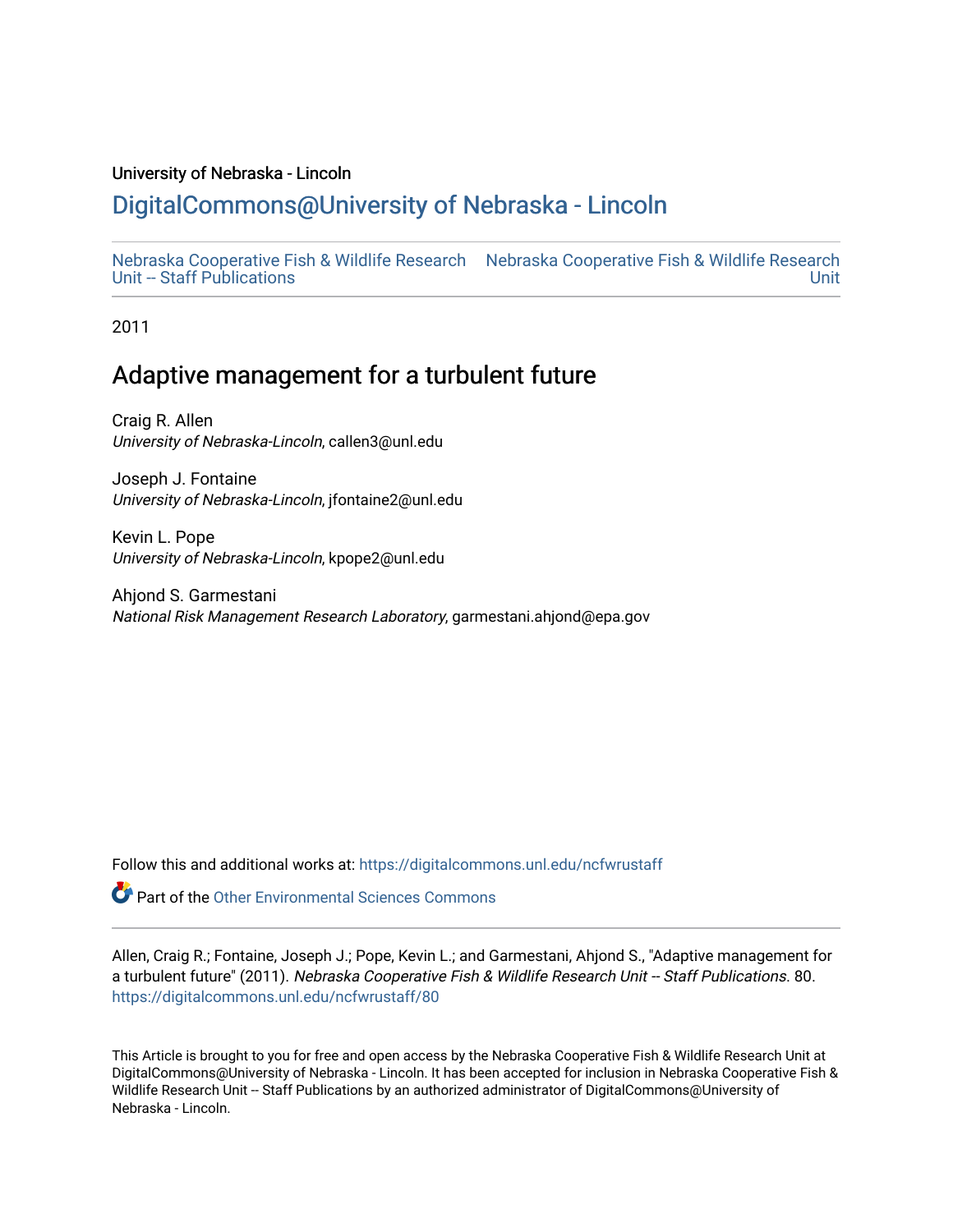### [Journal of Environmental Management 92 \(2011\) 1339](http://dx.doi.org/10.1016/j.jenvman.2010.11.019)-[1345](http://dx.doi.org/10.1016/j.jenvman.2010.11.019)



# Journal of Environmental Management

journal homepage: [www.elsevier.com/locate/jenvman](http://www.elsevier.com/locate/jenvman)



# Adaptive management for a turbulent future

# Craig R. Allen<sup>a,\*</sup>, Joseph J. Fontaine<sup>a</sup>, Kevin L. Pope<sup>a</sup>, Ahjond S. Garmestani <sup>b</sup>

a U.S. Geological Survey, Nebraska Cooperative Fish and Wildlife Research Unit, School of Natural Resources, University of Nebraska, Lincoln, NE, USA **b** U.S. Environmental Protection Agency, National Risk Management Research Laboratory, Cincinnati, OH, USA

## article info

Article history: Received 5 November 2010 Accepted 25 November 2010 Available online 17 December 2010

Keywords: Adaptive management Natural resources Structured decision making Uncertainty

## ABSTRACT

The challenges that face humanity today differ from the past because as the scale of human influence has increased, our biggest challenges have become global in nature, and formerly local problems that could be addressed by shifting populations or switching resources, now aggregate (i.e., "scale up") limiting potential management options. Adaptive management is an approach to natural resource management that emphasizes learning through management based on the philosophy that knowledge is incomplete and much of what we think we know is actually wrong. Adaptive management has explicit structure, including careful elucidation of goals, identification of alternative management objectives and hypotheses of causation, and procedures for the collection of data followed by evaluation and reiteration. It is evident that adaptive management has matured, but it has also reached a crossroads. Practitioners and scientists have developed adaptive management and structured decision making techniques, and mathematicians have developed methods to reduce the uncertainties encountered in resource management, yet there continues to be misapplication of the method and misunderstanding of its purpose. Ironically, the confusion over the term "adaptive management" may stem from the flexibility inherent in the approach, which has resulted in multiple interpretations of "adaptive management" that fall along a continuum of complexity and a priori design. Adaptive management is not a panacea for the navigation of 'wicked problems' as it does not produce easy answers, and is only appropriate in a subset of natural resource management problems where both uncertainty and controllability are high. Nonetheless, the conceptual underpinnings of adaptive management are simple; there will always be inherent uncertainty and unpredictability in the dynamics and behavior of complex social-ecological systems, but management decisions must still be made, and whenever possible, we should incorporate learning into management.

Published by Elsevier Ltd.

## 1. Introduction

Adaptive management is an approach to natural resource management that emphasizes learning through management based on the philosophy that knowledge is incomplete and much of what we think we know is actually wrong, but despite uncertainty managers and policy makers must act [\(Walters, 1986\)](#page-7-0). Although the concept of adaptive management has resonated with resource management scientists and practitioners following its formal introduction in 1978 ([Holling, 1978\)](#page-7-0), it has been and continues to remain relatively little practiced and much misunderstood. Misunderstanding is largely based on the belief that adaptive management is what management has always been, a trial and error attempt to improve management outcomes. However, unlike a traditional trial and error approach, adaptive management has explicit structure, including careful elucidation of goals, identification of alternative

It is evident that adaptive management has matured, but it has also reached a crossroads. This field of study has matured through two primary schools of thought: the Resilience-Experimentalist School (with high emphasis on stakeholder involvement, resilience, and highly complex models) and the Decision-Theoretic School (which results in relatively simple models by emphasizing stakeholder involvement for identifying management objectives)

Corresponding author.

management objectives and hypotheses of causation, and procedures for the collection of data followed by evaluation and reiteration [\(Fig. 1\)](#page-2-0). Since its introduction and description, adaptive management has been hailed as a solution to endless trial and error approaches to complex natural resource management challenges and recently, as discussed later, it has become increasingly referenced under various forms [\(Fig. 2\)](#page-3-0). Regardless of the particular definition of adaptive management used, and there are many, adaptive management emphasizes learning and subsequent adaptation of management based on that learning. The process is iterative, and serves to reduce uncertainty, build knowledge and improve management over time in a goal-oriented and structured process.

E-mail address: [allencr@unl.edu](mailto:allencr@unl.edu) (C.R. Allen).

<sup>0301-4797/\$</sup>  $-$  see front matter Published by Elsevier Ltd. doi[:10.1016/j.jenvman.2010.11.019](http://dx.doi.org/10.1016/j.jenvman.2010.11.019)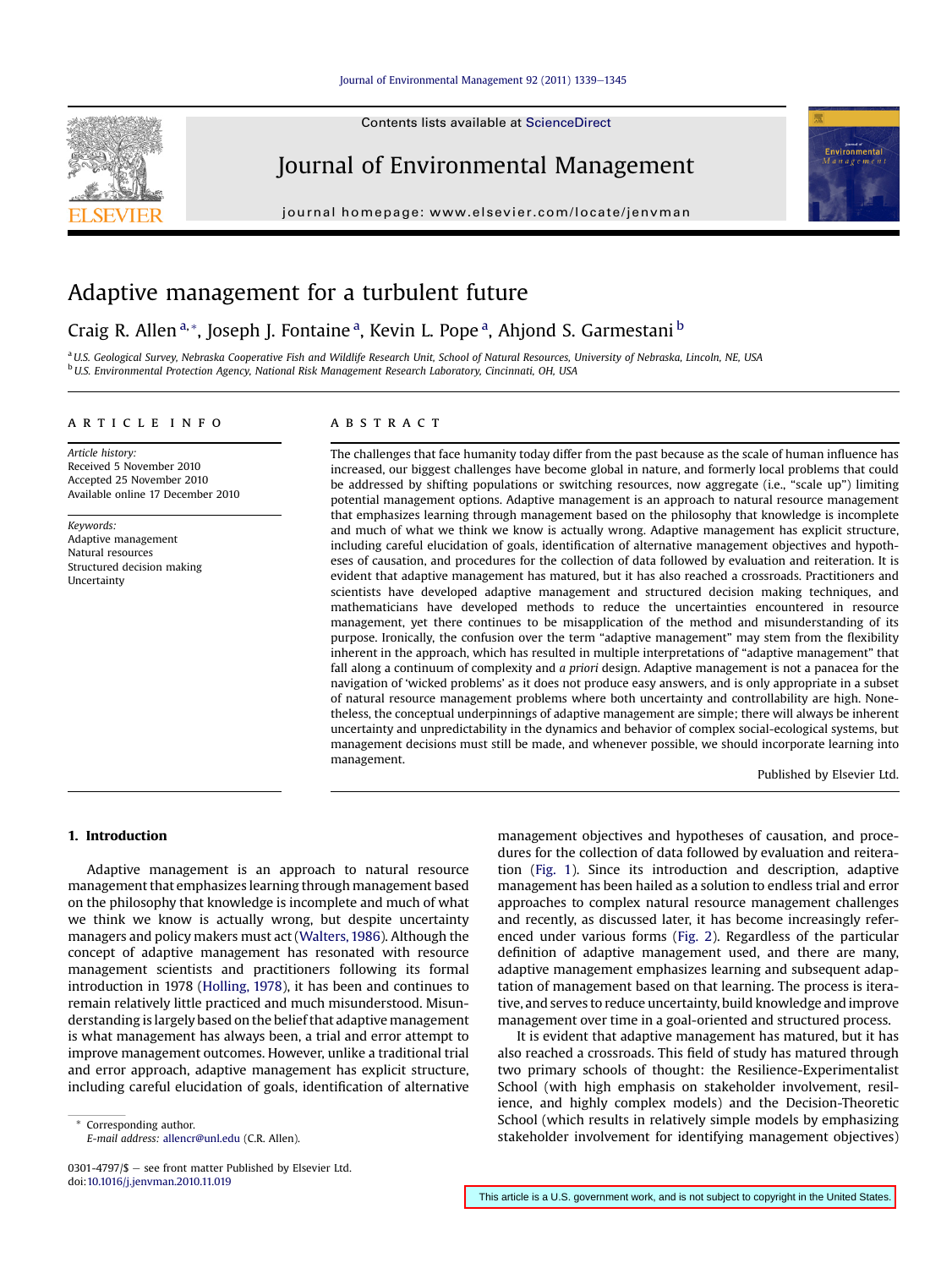<span id="page-2-0"></span>

Fig. 1. Adaptive management, often characterized as 'learning by doing', is a formal iterative process of resource management that acknowledges uncertainty and achieves management objectives by increasing system knowledge through a structured feedback process. As illustrated, integral to the adaptive management process is both a decision component and an opportunity to learn. Structured decision making (gray circles), a term often confused with adaptive management, is an organized and transparent approach to the decision process for identifying and evaluating alternatives and justifying complex decisions; however, structured decision making does not necessitate the iteration and consequential higher order learning (white circles) inherent in adaptive management.

([McFadden et al., 2011\)](#page-7-0). Application of adaptive management is now common to a variety of complex resource management issues, and while practitioners and scientists have developed adaptive management and structured decision making techniques, and mathematicians have developed methods to reduce the uncertainties encountered in resource management, there continues to be misapplication of the method, and misunderstanding of its purpose.

Obviously, adaptive management is a term that carries with it unknown potential and irrevocable misunderstanding, a paradox that simultaneously explains the inherent interest and discomfort in its implementation. In an effort to address this paradox and assist in the evolution of natural resource management, here we outline the process of adaptive management, its characteristics and its utility. To this end, we start in the beginning with a description of the history and foundations underlying adaptive management, how it is currently used, and how misconceptions, legal and social constraints and over exuberance of its potential have led to discontent and misuse. Through this process we are careful to articulate the conditions favoring adaptive management and how it relates to the associated topics of structured decision making, adaptive governance, and adaptive co-management for which it is often confused, yet is integrally tied. In reintroducing adaptive management, here and more generally within this special issue, we hope to reinvigorate the discussion of proactive management approaches that may best facilitate the increasing global and highly uncertain environmental challenges facing natural resource managers, researchers, and policy makers today, and into the future.

### 2. A brief history

Adaptive management of natural resources did not spontaneously appear, but represents an evolving approach to natural resource management in particular, and structured decision making in general. Founded in the decision approaches of other fields [\(Williams, 2011a\)](#page-7-0), including business ([Senge, 1990\)](#page-7-0), experimental science ([Popper, 1968\)](#page-7-0), systems theory [\(Ashworth, 1982\)](#page-6-0) and industrial ecology ([Allenby and Richards, 1994](#page-6-0)), the first reference to adaptive management philosophies in natural resource management may be traced back to the work of [Beverton](#page-6-0) [and Holt \(1957\)](#page-6-0) in fisheries management (reviewed in [Williams,](#page-7-0) [2011a\)](#page-7-0). The term adaptive management would not become common vernacular until C.S. Holling, widely recognized as the "father" of adaptive management, produced his edited volume on the subject "Adaptive Environmental Assessment and Management" in 1978 [\(Holling, 1978](#page-7-0)). The work was spawned by the experiences of Holling and colleagues at the University of British Columbia following the development of resilience theory [\(Holling,](#page-7-0) [1973\)](#page-7-0). The concept of resilience, predicated on the existence of more than one alternative stable state for ecosystems, had several ramifications. First, it meant that managers should be very careful not to exceed a threshold that might change the state of the system being managed; and the locations of those thresholds are often difficult to detect. Second, for ecological systems in a favorable state, management should focus on maintaining that state, and its resilience. Adaptive management then, was a method to probe the dynamics and resilience of systems while continuing with 'management' via management experiments developed to enhance learning and reduce uncertainty.

Eventually Carl [Walters \(1986\)](#page-7-0) followed up on Holling's original book (1978) and further developed the ideas, especially in the realm of mathematical modeling. Whereas Holling's original emphasis was in bridging the gap between science and practice, Walters emphasized treating management activities as designed experiments meant to reduce uncertainty. Both scientists sought an approach that allowed resource management and exploitation to continue while explicitly embracing uncertainties and seeking to reduce them through management. [Walters \(1986\)](#page-7-0) described the process of adaptive management as beginning "with the central tenet that management involves a continual learning process that cannot conveniently be separated into functions like research and ongoing regulatory activities, and probably never converges to a state of blissful equilibrium involving full knowledge and optimum productivity." He characterized adaptive management as the process of defining and bounding the management problem, identifying and representing what we know through models of dynamics that identify assumptions and predictions so experience can further learning, identifying possible sources of uncertainty and identifying alternate hypotheses, and finally designing policies to allow continued resource management or production while enhancing learning.

A key focus of adaptive management is the identification and reduction, where possible, of uncertainty. Uncertainty is reduced through management experiments that enhance learning. [Williams](#page-7-0) [\(2011a\)](#page-7-0) describes four critical sources of uncertainty:

- 1. Environmental variation is often the most common source of uncertainty, and is largely uncontrollable. It may have a dominating influence on natural resource systems, through such factors as random variability in climate.
- 2. Partial observability refers to uncertainty about resource status. An example of this is the sampling variation that arises in resource monitoring.
- 3. Partial controllability arises when indirect means (e.g., regulations) are used to implement an action (e.g., setting a harvest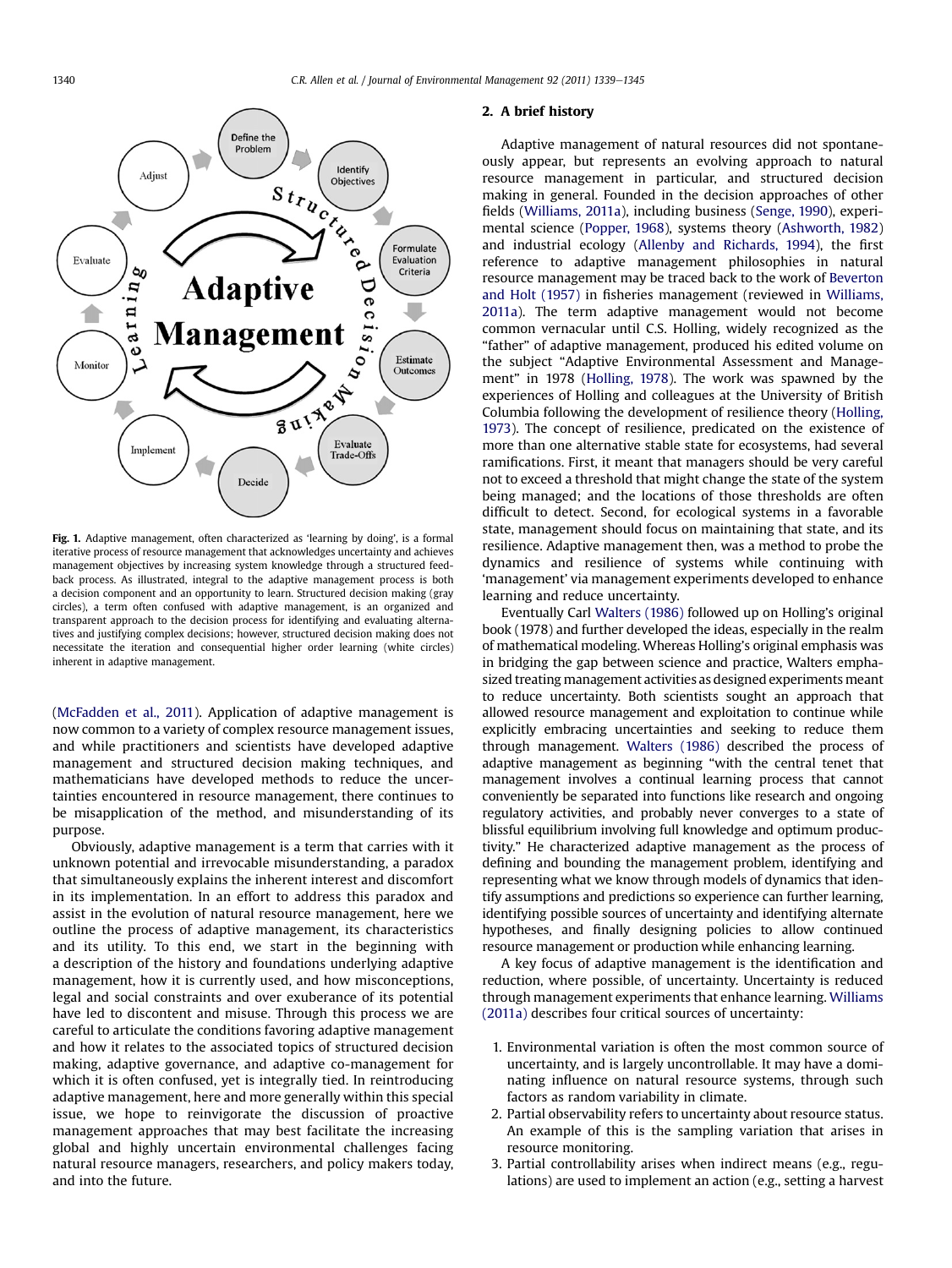## **Horse Race**

<span id="page-3-0"></span>

Fig. 2. The learning and inference possible among approaches to natural resource management varies, increasing from little or none in uncorroborated learning to much in the horse race approach (active adaptive management).

rate), and it can lead to the misrepresentation of management interventions and thus to an inadequate accounting of their influence on resource behavior.

4. Structural or process uncertainty arises from a lack of understanding or agreement regarding the structure of biological and ecological relationships that drive resource dynamics.

## 3. Adaptive management today

Adaptive management has been referenced either implicitly ([Beverton and Holt, 1957\)](#page-6-0) or explicitly ([Holling, 1978; Walters and](#page-7-0) [Hilborn, 1978\)](#page-7-0) for more than fifty years, but despite an illustrious theoretical history there has remained imperfect realization of adaptive management in real world natural resource management decisions. The challenge of implementing adaptive management stems from: 1) a lack of clarity in definition and approach ([Fontaine,](#page-7-0) [2011](#page-7-0)), 2) a paucity of success stories on which to build ([Lee, 1993;](#page-7-0) [McLain and Lee, 1996; Lee, 1999; Moir and Block, 2001; Walters,](#page-7-0) [2007\)](#page-7-0), 3) management, policy, and funding paradigms that favor reactive rather than proactive approaches to natural resource management ([Walters, 1997; Ascher, 2001; Schreiber et al., 2004\)](#page-7-0), 4) failure to recognize the potential for shifting objectives ([Tyre and](#page-7-0) [Michaels, 2011](#page-7-0)), and 5) failure to acknowledge the social source of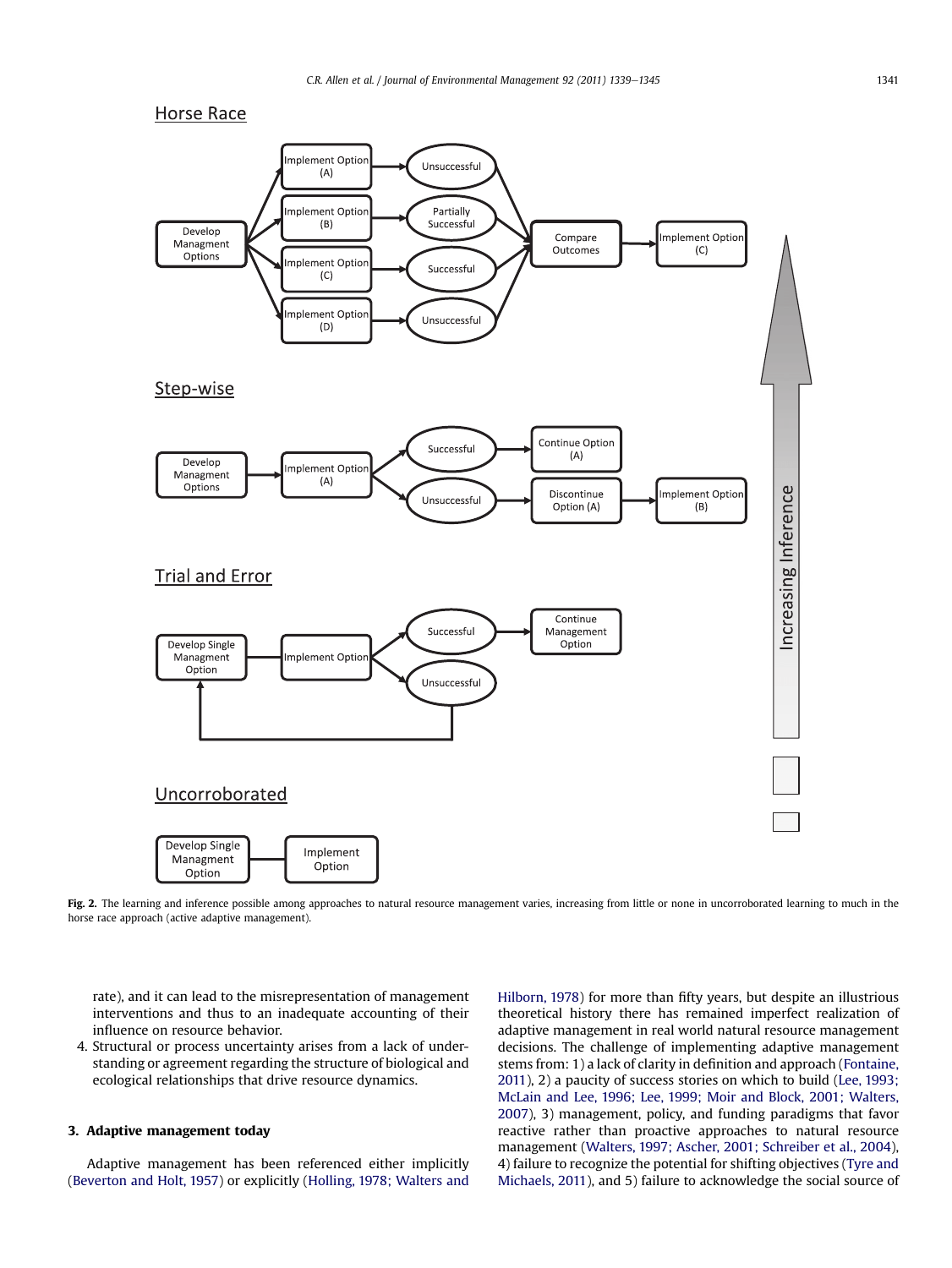uncertainty, and hence increased risk of surprise [\(Tyre and](#page-7-0) [Michaels, 2011\)](#page-7-0). Each of these challenges has slowed the development of adaptive management as a paradigm for natural resource management and resulted in incomplete, inefficient, and even inappropriate implementation of adaptive management.

Although semantic arguments may seem to be in the realm of ivory-towered professors, inconsistent and even contradictory approaches and definitions of adaptive management have resulted in confusion and limited the ability of management organizations to develop consistent and repeatable comprehensive adaptive management programs. Ironically, the confusion over the term "adaptive management" may stem from the flexibility inherent in the approach which has resulted in multiple interpretations of "adaptive management" that fall along a continuum of complexity and a priori design, starting from the simple (e.g., "learning by doing") and progressing to the more explicit (e.g.,"a rigorous process that should include sound planning and experimental design with a systematic evaluation process that links monitoring to management") [\(Holling, 1978; Wilhere, 2002; Aldridge et al.,](#page-7-0) [2004](#page-7-0)). Obviously there is a clear distinction in intent, investment and success between approaches that propose to learn from prior management decisions and those that outline a concise feedback mechanism dependent on sound scientific principles necessary for future management decisions. The definition of adaptive management is further confused because one of the powerful attributes of adaptive management is the ability to simultaneously address multiple needs of managers, scientists, and stakeholders [\(Williams,](#page-7-0) [2011a,b\)](#page-7-0). The result has been published reports of adaptive management that emphasize definitions that focus on the needs of the authors and the ability of adaptive management to meet those needs (e.g., experimentation [\(Lee, 1993\)](#page-7-0), uncertainty [\(Williams and](#page-7-0) [Johnson, 1995\)](#page-7-0), changing management actions [\(Rauscher, 1999](#page-7-0)), monitoring ([Bormann et al., 2007](#page-6-0)), and stakeholder involvement ([Norton, 1995\)](#page-7-0)).

Despite the challenges in defining adaptive management, interest in the subject and its application continue to grow. Adaptive management is an ideal method to resolve uncertainty when research results in weak inference [\(Rehme et al., 2011](#page-7-0)). The recent development of an adaptive management technical guide by the U.S. Department of Interior ([Williams et al., 2009\)](#page-7-0) is an indication of the growing movement in natural resource management toward taking a more proactive role in management decisions. The policies developed in this manual are intended to: "Incorporate adaptive management principles, as appropriate, into policies, plans, guidance, agreements, and other instruments for the management of resources under the Department's jurisdiction."

## 3.1. Structured decision making

One method to overcome management paralysis and mediate multiple stakeholder interests is structured decision making. Structured decision making is a term often used in conjunction with or as a synonym for adaptive management, but in actuality it is a problem solving approach borrowed from the sociological fields, and is best used to identify and evaluate alternative resource management options by engaging stakeholders, experts and decision makers in the decision process and addressing the complexity and uncertainty inherent in resource management in a proactive and transparent manner. As such, the framework of structured decision making is an ideal template to facilitate the decision making process inherent in adaptive management [\(Fig. 1\)](#page-2-0). To achieve this goal, structured decision making uses a simple set of steps to evaluate a problem and integrate planning, analysis and management into a transparent process that provides a roadmap focused on achieving the fundamental objectives of the program. Central to the success of the structured decision making process is the requirement to clearly articulate fundamental objectives, explicitly acknowledge uncertainty, and respond transparently to all stakeholder interests in the decision process. The conceptual simplicity inherent in structured decision making makes the process useful for minor decisions as well as complex problems involving multiple stakeholders.

A key component of any management approach, whether it is adaptive or not, is deciding on the objectives, goals, and ultimately management options that may best achieve the desired goals. Unfortunately, as with many decisions, deciding on a proper set of objectives and the means to reach those objectives can prove challenging. Resource management decisions are further complicated because social-ecological systems are complex (e.g., multiple objectives and stakeholders, overlapping jurisdictions, short- and long-term effects) and are characterized by a high degree of uncertainty (e.g., appropriate management action or monitoring protocols, future economic or ecological conditions) and therefore present decision makers with challenging judgments (e.g., predicted consequences of proposed alternatives, value-based judgments about priorities, preferences and risk tolerances) often under enormous pressure (economic, environmental, social and political) and with limited resources to ensure success. The resulting outcome of such conditions too often leads to management paralysis, or continuation of the status quo, as managers and policy makers become overwhelmed by the process of the decision and lose track of the desired social-ecological conditions they are charged with achieving. Indeed, the process of resource management can be arduous and even controversial, particularly if there are a variety of stakeholders vying to push the agenda. Fortunately, there are methods to overcome these pitfalls [\(Allen and Gunderson,](#page-6-0) [2011\)](#page-6-0) and maximize the potential for success.

### 3.2. Bridging organizations for participatory adaptive management

One method for improving environmental management is the development of bridging organizations that catalyze cross-scale communication across institutions and ecosystems, and explicitly recognizes the underlying cross-scale structure and non-linear interactions of these linked systems, by both policy and policy makers. The lack of communication and cooperation between institutions at even small scales further illuminates that bridging organizations may help bring about effective management of natural resources at multiple scales [\(Roy et al., 2008\)](#page-7-0). Bridging organizations play a critical role in facilitating adaptive comanagement and governance, and are essential to managing for resilience in social-ecological systems [\(Olsson et al., 2007\)](#page-7-0). Perception of a particular policy can play a significant role in whether it is accepted by critical stakeholders [\(Marshall, 2007\)](#page-7-0). Engaging stakeholders, implementing change at a suitable rate and providing outreach to keep the public informed are all important for new environmental policy to be perceived as positive and for a successful transition to a new policy regime ([Marshall, 2007](#page-7-0)).

Monitoring allows for management to set new target levels, and modify policy to reach those target levels, as new information is generated on scale-specific system attributes [\(Karkkainen, 2002\)](#page-7-0). In order for management entities operating at discrete scales to improve communication channels and create opportunities for collaboration, intermediate level entities may serve to facilitate these cross-scale linkages. Bridging organizations have the capacity to fulfill this role, and organize cooperation between stakeholders across scales [\(Brown, 1993](#page-6-0)), but to do so successfully they must formulate strategies, coordinate joint action, address uncertainty, and link diverse stakeholders in a world of increasing complexity. Being independent of stakeholders in a social-ecological system,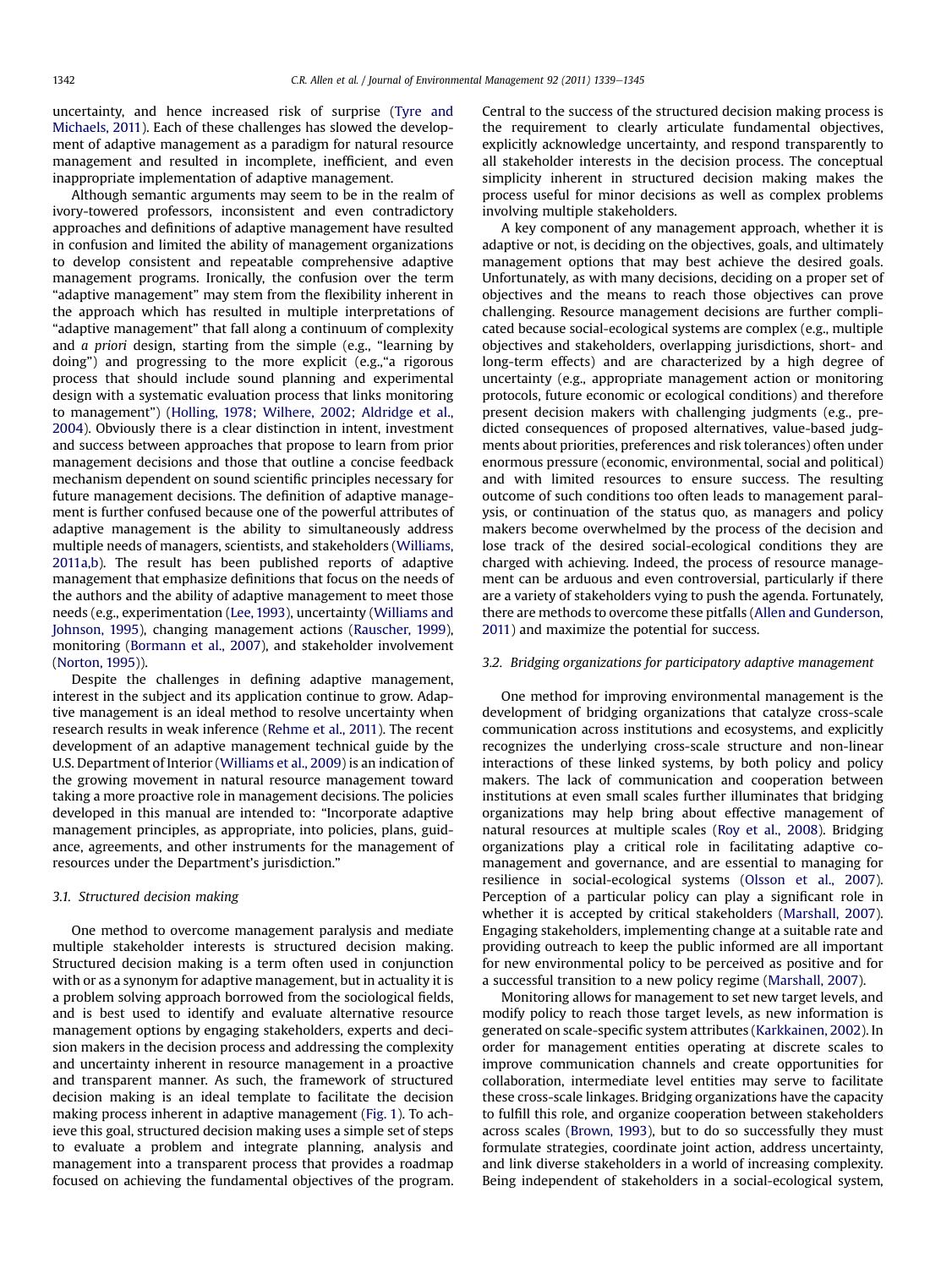bridging organizations are able to negotiate with stakeholders and advocate multiple positions ([Brown, 1993\)](#page-6-0). This unique role in the management of social-ecological systems affords bridging organizations the capacity to catalyze the formation of policies that are flexible and reflective of the panarchy of ecosystems and institutions ([Brown, 1993\)](#page-6-0). In addition, bridging organizations have the capacity to reduce transaction costs, and provide a mechanism to enforce adherence to desired policies, despite their lack of regulatory authority ([Hahn et al., 2006](#page-7-0)). Examples of bridging organizations include: (1) assessment teams, which are made up of actors across sectors in a social-ecological system; (2) non-governmental organizations, which create an arena for trust-building, learning, conflict resolution and adaptive co-management; and (3) the scientific community, which acts as a "watchdog," as well as a facilitator, for adaptive management. Thus, bridging organizations should act as mini think-tanks that facilitate communication between institutions, incubate new ideas for environmental management, and provide a forum for coming to agreements on contentious issues ([Brown et al., 2001](#page-6-0)).

### 3.3. Adaptive governance

Administrative agencies typically change incrementally ([Lindblom, 1959\)](#page-7-0), and as such changes in policy are small because there is not enough information to make large overhauls of organizational policy. Standard operating procedures are another mechanism that contributes to organizational inertia, as they slow the bureaucratic process ([Allison, 1969](#page-6-0)). Further, the lack of institutions matched to the appropriate scale is a significant barrier for sound environmental management ([Dietz et al., 2003\)](#page-6-0). Within this context, adaptive governance can help with this scale mismatch via collaboration of a diverse set of stakeholders at multiple scales ([Hughes et al., 2005](#page-7-0)). Adaptive governance is a form of governance that incorporates formal institutions, informal groups/networks and individuals at multiple scales for purposes of collaborative environmental management ([Folke et al., 2005](#page-7-0)). Bridging organizations, enabling legislation and government policies can also contribute to the success of an adaptive governance framework, whereby governance creates a vision and management actualizes the vision [\(Folke et al., 2005\)](#page-7-0).

Adaptive governance works via sharing of management power and responsibilities, and promotes a collaborative, participatory process [\(Folke et al., 2005\)](#page-7-0), but is dependent on adaptive comanagement, and adaptive co-management is most effective when there is: leadership with vision for the system of interest; legislation favoring adaptive management; funds for adaptive management; monitoring of the ecological system; information flow (i.e., cross-scale linkages); a variety of sources of knowledge; and a venue for collaboration [\(Olsson et al., 2004](#page-7-0)). Ultimately, these factors are critical in building resilience in social-ecological systems, as they help to protect the system from the failure of management decisions under uncertainty (i.e., imperfect information). Underlying adaptive governance and adaptive co-management is an inherent dependence on social networks which have the capacity for innovation, communication, and the flexibility necessary for the interplay of the fluid (e.g., ecological systems) and the rigid (e.g., institutions) ([Folke et al., 2005\)](#page-7-0). Successful social networks can generate the political, financial and legal support for novel environmental management, but they depend upon leadership to facilitate good environmental management [\(Folke et al.,](#page-7-0) [2005\)](#page-7-0). Leaders develop and facilitate a vision for environmental management, incorporating local knowledge and information from social networks [\(Folke et al., 2005\)](#page-7-0).

### 3.4. Law

Legal certainty does not mesh well with environmental unpredictability. One of the most significant barriers for managing linked social-ecological systems is that often the aspects of a society that make it free (e.g., certainty of law) are not in concert with ecological realities (e.g., multiple regimes and non-linear systems and responses) ([Folke et al., 2007\)](#page-7-0). The certainty of law and institutional rigidity often limit the experimentation that is necessary for adaptive management ([Garmestani et al., 2009\)](#page-7-0). This point is critical, as some scholars contend that environmental governance of the commons can only succeed if rules evolve with the system of interest ([Dietz et al., 2003](#page-6-0)).

U.S. administrative law is a two-step process, in which the first step allows for public comment on draft documents and alternative options [\(Ruhl and Fischman, 2010](#page-7-0)). The second step is final agency action, which creates "certainty" to the process and makes the decision subject to judicial review [\(Ruhl and Fischman, 2010\)](#page-7-0). This process is based on the assumption that agencies have the capacity to predict the consequences of a "final agency action" ([Ruhl and](#page-7-0) [Fischman, 2010\)](#page-7-0). Thus, we see the fundamental conflict between a linear legal process (i.e., administrative law) based on "stationarity" versus an environmental management framework (i.e., adaptive management) based on the realization of dynamic systems characterized by "surprise" [\(Ruhl and Fischman, 2010](#page-7-0)). Given this inherent conflict, adaptive management may not be possible under the current administrative law framework [\(Ruhl, 2008\)](#page-7-0).

The adversarial character of administrative law, combined with the need for certainty (e.g., procedural rules) in the larger realm of American law, is likely incompatible with adaptive management ([Karkkainen, 2005](#page-7-0)). Thus, environmental law can be at odds with science, as the certainty required for socio-political stability makes it very difficult to apply a novel approach to ecosystem management (e.g., adaptive management) that requires institutional flexibility, especially because sustainability likely must occur via the institutions we have in place [\(Benson and Garmestani, 2011](#page-6-0)).

In effect, administrative agencies in the USA do not conduct adaptive management as it was originally conceived ([Ruhl and](#page-7-0) [Fischman, 2010\)](#page-7-0). Rather, agencies conduct "adaptive management-lite", as the courts have provided some leeway for adaptive management projects, provided they have requirements that are legally enforceable ([Ruhl and Fischman, 2010](#page-7-0)). The primary problem with adaptive management-lite is that it does not measure up to the standards of adaptive management theory, nor does it hold up under the scrutiny of substantive and procedural law ([Ruhl and Fischman,](#page-7-0) [2010\)](#page-7-0). Thus if adaptive management is necessary for good environmental management, environmental law must be "adapted" to fit with adaptive management ([Ruhl, 2008](#page-7-0)). [Karkkainen \(2005\)](#page-7-0) argues that administrative law should proceed on a fixed rule track that will apply unless an agency can justify an adaptive management track, where a new set of administrative law standards specific to adaptive management would hold precedence, in order to actualize adaptive management as a tool for environmental policy. We likely will not see adaptive management (sensu Holling) by U.S. agencies until Congress provides more funding for adaptive management and clear standards for the adaptive management process ([Ruhl and Fischman, 2010\)](#page-7-0).

## 4. Global challenges for the current millennia: when is adaptive management appropriate?

Humanity faces unprecedented global challenges. Increasing human populations and affluence has translated to a human population that sequesters a large proportion of global productivity. This resource use, and current population and energy use trends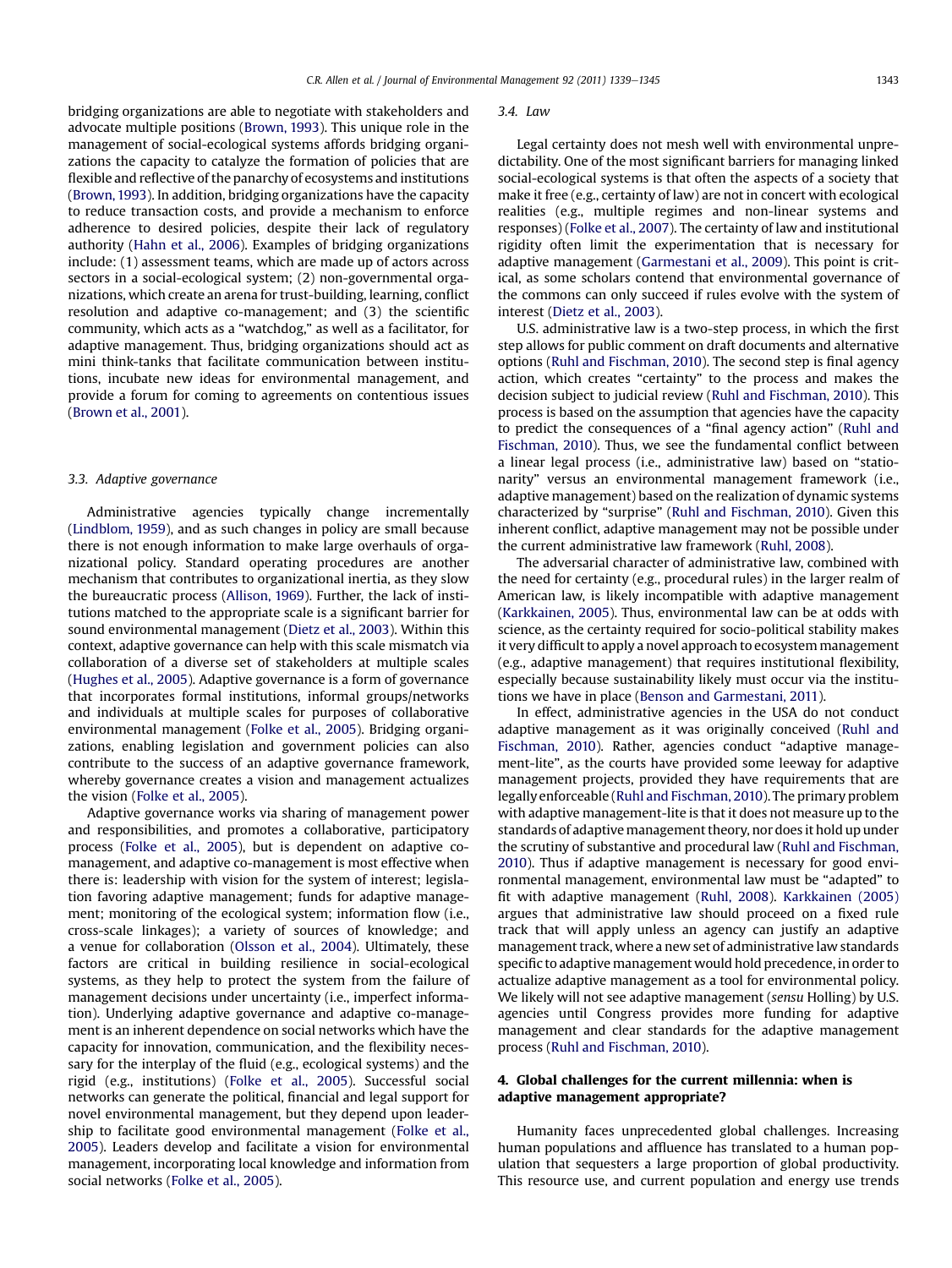<span id="page-6-0"></span>are probably unsustainable. Although Malthusian predictions of doom have failed in the past because of ever more efficient resource use and technological advances, it is inconceivable that there are no limits to human consumption of renewable and non-renewable natural resources.

The challenges that face humanity today are different from past challenges in that few are wholly local; our biggest environmental challenges are global in nature, and the influence of humans has managed to scale up in just a few centuries, such that formerly local problems, that could be fixed by shifting populations or switching resources (e.g., fishing down the food chain), now aggregate and options for local solutions are limited. These challenges include climate change, global land-cover and land-use change, ocean chemistry and circulation patterns, and fossil energy and water shortages. Adaptive management can help mitigate anthropogenic impacts resulting from several of these global changes. This includes species decline and habitat loss [\(Fontaine, 2011; Smith, 2011](#page-7-0)), recreational harvest of animals that migrate across political boundaries [\(Johnson, 2011](#page-7-0)) and other transboundary resource management issues, regulation of human participation in natural resource-based recreational activities [\(Martin and Pope, 2011\)](#page-7-0), and management of competing interests on public lands with limited resources ([Moore et al., 2011](#page-7-0)).

However, adaptive management is not a panacea for the navigation of many of the 'wicked problems' ([Rittel and Webber, 1973;](#page-7-0) [Ludwig, 2001](#page-7-0)) humanity faces in this new millennia, because it does not produce easy answers, and is only appropriate in a subset of natural resource management problems where both uncertainty and controllability are high (Fig. 3; [Gregory et al., 2006](#page-7-0)). Where uncertainty is high but controllability is low, developing and analyzing scenarios is a more appropriate approach. However, even in such situations where controllability is low (e.g., climate change), adaptive management can help us mitigate some of the impacts that may occur, such as shifting distributions of plants and animals, or changes in water availability. Adaptive management is predicated on the idea that resources will respond to management. If there is little ability to affect resources through management (controllability), there is no reason to engage in adaptive management. Likewise, if we already know what the resource response will be, that is if uncertainty is low, there is no reason for management experiments. Further, some of the challenges facing humanity today are so large in spatial extent (global) and so slow in



### **CONTROLLABILITY**

Fig. 3. Adaptive management and scenarios are complementary approaches to understanding complex systems. Adaptive management functions best when both uncertainty and controllability are high, which means the potential for learning is high, and the system can be manipulated (adapted from [Peterson et al., 2003\)](#page-7-0).

response, that they are inappropriate for adaptive management. Political time spans that rarely extend more than five years make long-term monitoring rare. However, many natural resource management challenges are appropriately, and best, addressed through the process of adaptive management.

## 5. Conclusions

The conceptual underpinnings for adaptive management are simple; there will always be inherent uncertainty and unpredictability in the dynamics and behavior of complex social-ecological systems as a result of non-linear interactions among components and emergence, yet management decisions must still be made. The strength of adaptive management is in the recognition and confrontation of such uncertainty. Rather than ignore uncertainty, or use it to preclude management actions, adaptive management can foster resilience and flexibility to cope with an uncertain future, and develop management approaches that acknowledge inevitable changes and surprises. Since its initial introduction, adaptive management has been hailed as a solution to endless trial and error approaches to complex natural resource management challenges. However, it does not produce easy answers, and it is appropriate in only a subset of natural resource management problems. Nonetheless, adaptive management has great potential when applied appropriately.

## Acknowledgements

We thank the U.S. Geological Survey, Cooperative Research Units program for funding this special issue on adaptive management. The Nebraska Cooperative Fish and Wildlife Research Unit is jointly supported by a cooperative agreement between the U.S. Geological Survey, the Nebraska Game and Parks Commission, the University of Nebraska-Lincoln, the U.S. Fish and Wildlife Service and the Wildlife Management Institute. Any use of trade names is for descriptive purposes only and does not imply endorsement by the U.S. Government. The manuscripts presented in this special issue of the Journal of Environmental Management underwent doubleblind reviews; we thank the reviewers for their efforts, which greatly enhanced this final product. Finally, no thanks are far too many for Ralph Yorque.

## References

- Aldridge, C.L., Boyce, M.S., Baydack, R.K., 2004. Adaptive management of prairie grouse: how do we get there? Wildlife Society Bulletin 32, 92-103.
- Allen, C.R., Gunderson, L.H., 2011. Pathology and failure in design and implementation of adaptive management. Journal of Environmental Management 92  $(5)$ , 1379-1384.
- Allenby, B.R., Richards, D.J., 1994. The Greening of Industrial Ecosystems. National Academy Press, Washington, DC.
- Allison, G., 1969. Conceptual models and the cuban missile crisis. American Political Science Review 63, 689-718.
- Ascher, W., 2001. Coping with complexity and organizational interests in natural resource management. Ecosystem 4, 742-757.
- Ashworth, M.J., 1982. Feedback Design of Systems with Significant Uncertainty. Research Studies Press, Chichester, UK.

Benson, M.H., Garmestani, A.S., 2011. Embracing panarchy, building resilience and integrating adaptive management through a rebirth of the national environmental policy act. Journal of Environmental Management 92 (5), 1410-1417.

- Beverton, R.J.H., Holt, S.J., 1957. On the Dynamics of Exploited Fish Populations. Her Majesty's Stationery Office, London.
- Bormann, B.T., Haynes, R.W., Martin, J.R., 2007. Adaptive management of forest ecosystems: did some rubber hit the road. BioScience 57, 186-191.
- Brown, L.D., 1993. Development bridging organizations and strategic management for social change. Advances in Strategic Management 9, 381-405.
- Brown, L.D., Khagram, S., Moore, M.H., Frumkin, P., 2001. Globalization, NGOs, and multi- sectoral relations. In: Nye, J.S., Donohue, J.D. (Eds.), Governance in a Globalizing World.
- Dietz, T., Ostrom, E., Stern, P.C., 2003. The struggle to govern the commons. Science 302, 1907-1912.